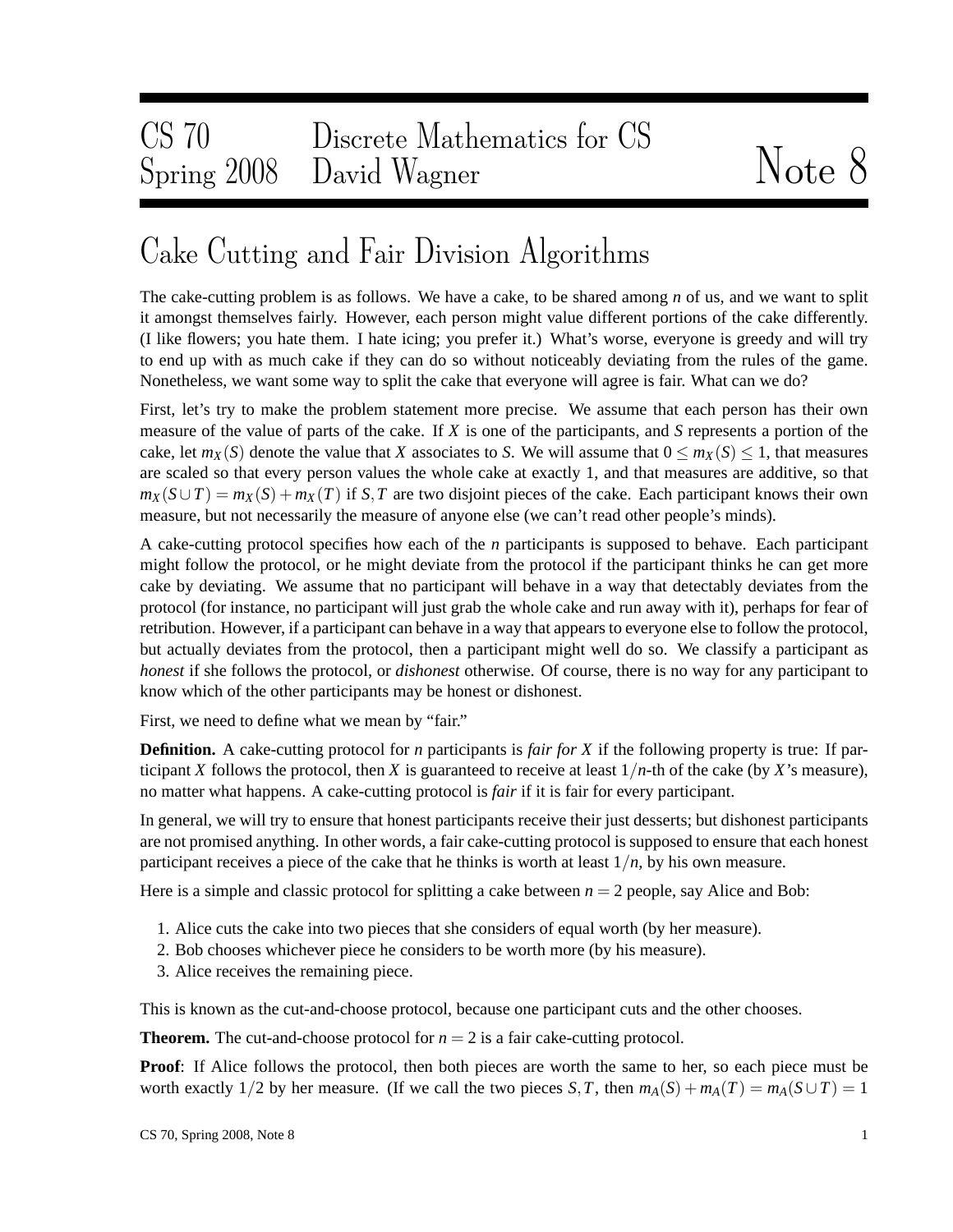and  $m_A(S) = m_A(T)$ , so  $m_A(S) = m_A(T) = 1/2$ .) As a result, it doesn't matter what Bob does; Alice is guaranteed to receive a piece that she considers to be worth exactly 1/2, as long as she follows the protocol. In other words, the protocol is fair for Alice.

The protocol is also fair for Bob. Call the two pieces *S*, *T*. We have  $m_B(S) + m_B(T) = m_B(S \cup T) = 1$ and  $m_B(S), m_B(T) \ge 0$ , so one of these two pieces must be worth at least  $1/2$  by Bob's measure. Thus by choosing the larger of the two pieces, Bob ensures that his piece will be worth at least  $1/2$  by his measure.  $\Box$ 

Notice how the protocol rewards honesty: as long as Alice is honest and follows the protocol, she is guaranteed to receive her fair share. In principle Alice could deviate from the protocol by cutting the cake into two pieces that she did not consider to be of equal worth, but then she runs the risk of receiving a piece of the cake that is worth less than 1/2. Consequently we might say that this protocol helps to "keep honest people honest," by removing the temptation to cheat.

In contrast, asking Alice to cut the cake into two equal pieces and then choose one would create two problems. First, Alice's measure might not be the same as Bob's measure, so even if Alice followed our instructions faithfully, Bob might end up with a piece that he considers to be worth less than 1/2. Second, Alice would have every incentive to cut the cake unequally and then choose the larger of the two pieces. If Bob gets upset, she can always claim that the two pieces were equal by her measure; Bob may suspect what really happened, but Alice has plausible deniability.

So far, this has been pretty straightforward. But what about a protocol when  $n > 2$ ? Take a moment to think about how you might solve the problem when there are more than two participants.

## Fairness for Many Participants

Here is a first attempt at a protocol for  $n = 3$ :

- 1. Alice cuts the cake into three pieces that she considers of equal worth (by her measure).
- 2. Bob chooses whichever piece he considers to be worth most (by his measure).
- 3. Carol chooses whichever of the two remaining pieces she considers to be worth more (by her measure).
- 4. Alice receives the remaining piece.

What do you think of this protocol? Is it fair?

This protocol is certainly fair to Alice (since if she follows the protocol, she receives a piece worth 1/3 to her) and to Bob (since at least one of the three pieces must be worth at least  $1/3$  to him). However, it is not fair to Carol. For instance, if Alice and Bob are dishonest, they could gang up to cheat Carol: Alice could divide the cake into one very large piece and two tiny pieces. Bob would take the very large piece, and Carol would then be stuck with the tiny piece. This demonstrates that the protocol is not fair to Carol, and consequently that this is not a fair cake-cutting protocol.

In this case, Alice and Bob might have an incentive to cheat in this way. If they agree to split their winnings evenly, by cheating as described above Alice and Bob will end up with close to  $1/2$  of the cake, which is more than they are guaranteed if they followed the protocol. However, it is worth emphasizing that the definition of fairness does not assume that assume that all players will behave in their own interest. Even if Alice and Bob had no incentive to cheat in this way, from Carol's point of view, the fact that they *can* cheat her out of her fair share is unacceptable and sufficient to condemn the protocol as not fair to Carol. The definition of fairness requires that, even if everyone else conspires to try to cheat Carol out of her fair share, Carol is still guaranteed her fair share.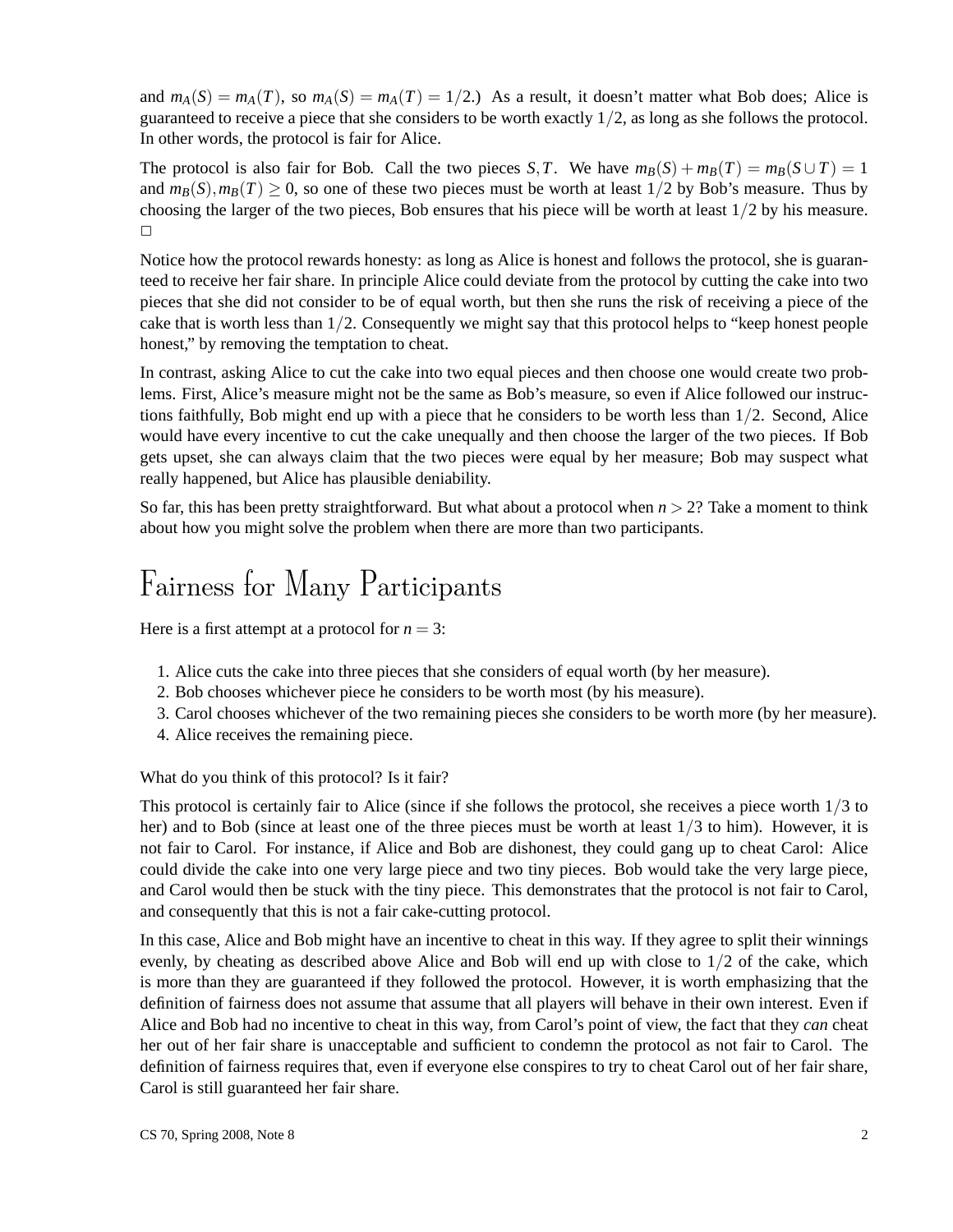It's also worth pointing out that what can happen through malice can sometimes also happen by chance. In the protocol given above, Carol might end up with less than her fair share even if Alice and Bob faithfully follow the protocol. For instance, suppose that the cake happens to be made of chocolate, vanilla, and strawberry, and Alice cuts it into an all-chocolate piece, an all-vanilla piece, and an all-strawberry piece. Imagine that Carol hates vanilla and strawberry and considers them to be worth 0 (by her measure). If Bob happens to take the chocolate piece before Carol gets a chance at it, then Carol will be stuck with a piece of the cake that is worth nothing to her. That's not very fair to her. This kind of thing could easily happen just by bad luck.

Nonetheless, when analyzing cake-cutting protocols, it is often helpful to consider what happens if everyone else tries to gang up on you and cheat you out of your fair share. If you're still guaranteed to get at least 1/*n*-th of the cake, even when everyone else is malicious and conspiring, then mere bad luck can't hurt you.

With that preamble, here is a general protocol for fair cake-cutting for arbitrarily many participants:

- 1. If  $n = 2$ , use the cut-and-choose protocol. Otherwise:
- 2. The first *n*−1 participants divide the cake by recursively invoking this procedure.
- 3. For  $i = 1, 2, ..., n-1$ , do:
- 4. Participant *i* divides her share into *n* pieces she considers of equal worth (by her measure).
- 5. Participant *n* collects whichever of those *n* pieces he considers to be worth most (by his measure).

**Theorem.** This cake-cutting protocol is fair for every *n*.

**Proof**: The proof is by induction on *n*. The base case,  $n = 2$ , was already proven to be fair, so let us focus our attention on the case where  $n > 2$ .

Let Alice be one of the first *n*−1 participants. Suppose Alice follows the protocol honestly. By the induction hypothesis, in step 2 Alice receives a share that she considers to be worth at least 1/(*n*−1)-th of the cake. In step 4, Alice divides her share into *n* pieces, each of which must be worth at least  $1/(n(n-1))$  to her. No matter which piece participant *n* collects in step 5, Alice is left with *n* − 1 pieces, each worth at least  $1/(n(n-1))$ , so Alice is left with a share that she considers to be worth at least  $1/n$ . Therefore, the protocol is fair to each of the first *n*−1 participants.

Next suppose the *n*th participant, call him Bob, follows the protocol honestly. Let  $S_i$  denote the share that participant *i* receives after step 2, and let  $x_i = m_B(S_i)$ . Since step 2 divides the entire cake, we know  $x_1 + \cdots + x_{n-1} = 1$ . Also in step 5 Bob is guaranteed to collect a piece from participant *i* that is worth at least  $x_i/n$  to him. After the protocol is finished, Bob has collected pieces that in total are worth at least  $x_1/n + \cdots + x_{n-1}/n = (x_1 + \cdots + x_{n-1})/n = 1/n$  to him. Therefore, the protocol is fair to the *n*th participant.  $\Box$ 

Unfortunately, the recursive protocol shown above requires *n*! steps to split a cake among *n* participants. This is an unreasonable amount of work if we have many participants. (It also requires unreasonably precise cutting of the cake.) Is there a more efficient solution?

One answer might be to use a so-called *moving-knife protocol*. The idea is that someone moves a knife slowly from left to right. As soon as the area to the left of the knife covers at least 1/*n*th of the cake (by your measure), you are supposed to yell "Stop!" at the top of your lungs. At that point, the knife-holder cuts the cake whereever the knife was when you yelled "Stop!", the person to yell "Stop!" receives the piece of cake to the left of the knife, and the protocol continues with the remaining *n*−1 participants. It is easy to see that this is fair to everyone. It is fair to the first person to yell "Stop!", because if he followed the protocol he receives a piece that he considers to be worth 1/*n*. Also, because the other *n*−1 participants have not yelled "Stop!" yet, if they were following the protocol honestly, they must consider the remainder of the cake to be worth at least  $(n-1)/n$ , and by induction, they are guaranteed to receive at least  $1/(n-1)$  of the remainder.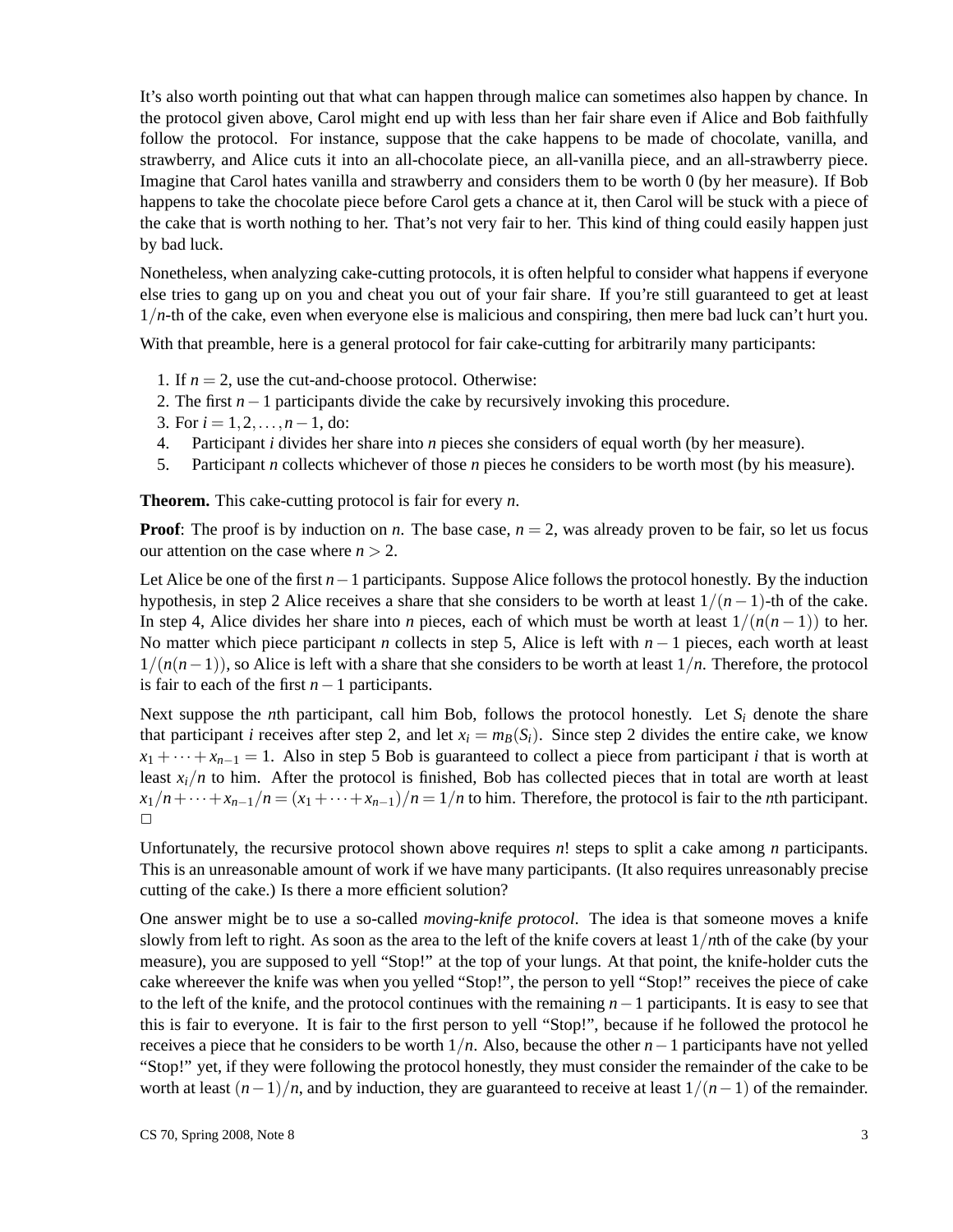The moving-knife solution is elegant and efficient. However, we might not be completely satisfied with it. For instance, if we were going to implement this in a distributed system where the participants are spread around the world, then the latency of Internet connections poses a challenge. By the time my "Stop!" message reaches the knife-holder, the knife may have moved on a significant distance and someone else closer to the knife-holder may have already claimed the piece.

This suggests a nice challenge: find an efficient, fair cake-cutting protocol for *n* participants, without using a moving knife. In fact, the moving-knife solution can be translated into one that does not require a moving knife, as follows. Each participant marks the first point on the cake where they would have yelled "Stop!", if there had been a moving knife. We cut the cake at the leftmost of the marks and give that piece to whoever made that mark. Then, we continue dividing up the rest of the cake among the remaining *n*−1 parties. It can be seen that this requires approximately *n* <sup>2</sup>/2 operations to split a cake among *n* parties, and it is fair for precisely the same reasons that the moving-knife protocol is. This revised protocol is now suitable for use in a distributed system. In fact, you might recognize that we have basically invented an auction. Each person "bids" by pointing to the smallest piece that they'd be willing to accept. Whoever's bid is smallest wins the auction, and we repeat until the entire cake has been apportioned.

## Envy-free Cake-Cutting

Fairness is all well and good, but some might say it does not account for human nature. For example, if  $n = 3$ , I might receive a piece that I consider to be worth  $1/3$ , but I might notice that Alice received a piece that I consider to be worth more than  $1/3$  and be envious of her. This suggests looking at the notion of *envy-free* cake-cutting protocols.

**Definition.** A cake-cutting protocol is *envy-free for X* if it has the following property: if *X* follows the protocol, then *X* is guaranteed to receive a piece worth at least as much (by *X*'s measure) as anyone else's piece is worth (by *X*'s measure), no matter what happens. A cake-cutting protocol is *envy-free* if it is envyfree for every participant.

**Theorem.** Every envy-free protocol is also fair.

**Proof**: Suppose Alice receives a piece that she considers to be worth *w*, and the other  $n-1$  participants receive pieces she considers to be worth  $x_1, \ldots, x_{n-1}$ , respectively. We know that  $w + x_1 + \cdots + x_{n-1} = 1$ . If the protocol is envy-free,  $w \ge x_i$  for every *i*, so  $nw = w + w + \cdots + w \ge w + x_1 + \cdots + x_{n-1} = 1$ , or in other words,  $w > 1/n$ . Therefore, if the protocol is envy-free, every participant receives a piece that she considers to be worth at least  $1/n$ .  $\Box$ 

**Theorem.** The cut-and-choose protocol for  $n = 2$  participants is envy-free.

**Proof**: If a person receives a piece she considers to be worth at least  $1/2$  by her measure, than she must consider the piece received by the other person to be worth at most  $1/2$ , since those two valuations must sum to 1. The cut-and-choose protocol ensures that both Alice and Bob receive a piece that they consider to be worth at least  $1/2$ .  $\Box$ 

Unfortunately, the recursive algorithm described earlier is not envy-free. For instance, suppose  $n = 3$  and the three parties are Alice, Bob, and Carol. In step 2, Alice and Bob might conspire to give the whole cake to Alice. Then Carol will receive 1/3 of the cake from Alice (and nothing from Bob) in step 5, but Alice receives 2/3 of the cake, so Carol will be envious of Alice.

[ Exercise: Is the 3-party moving-knife protocol envy-free? ]

As it turns out, it is possible to build an envy-free cake-cutting protocol for  $n = 3$  participants. For the curious, here is one: